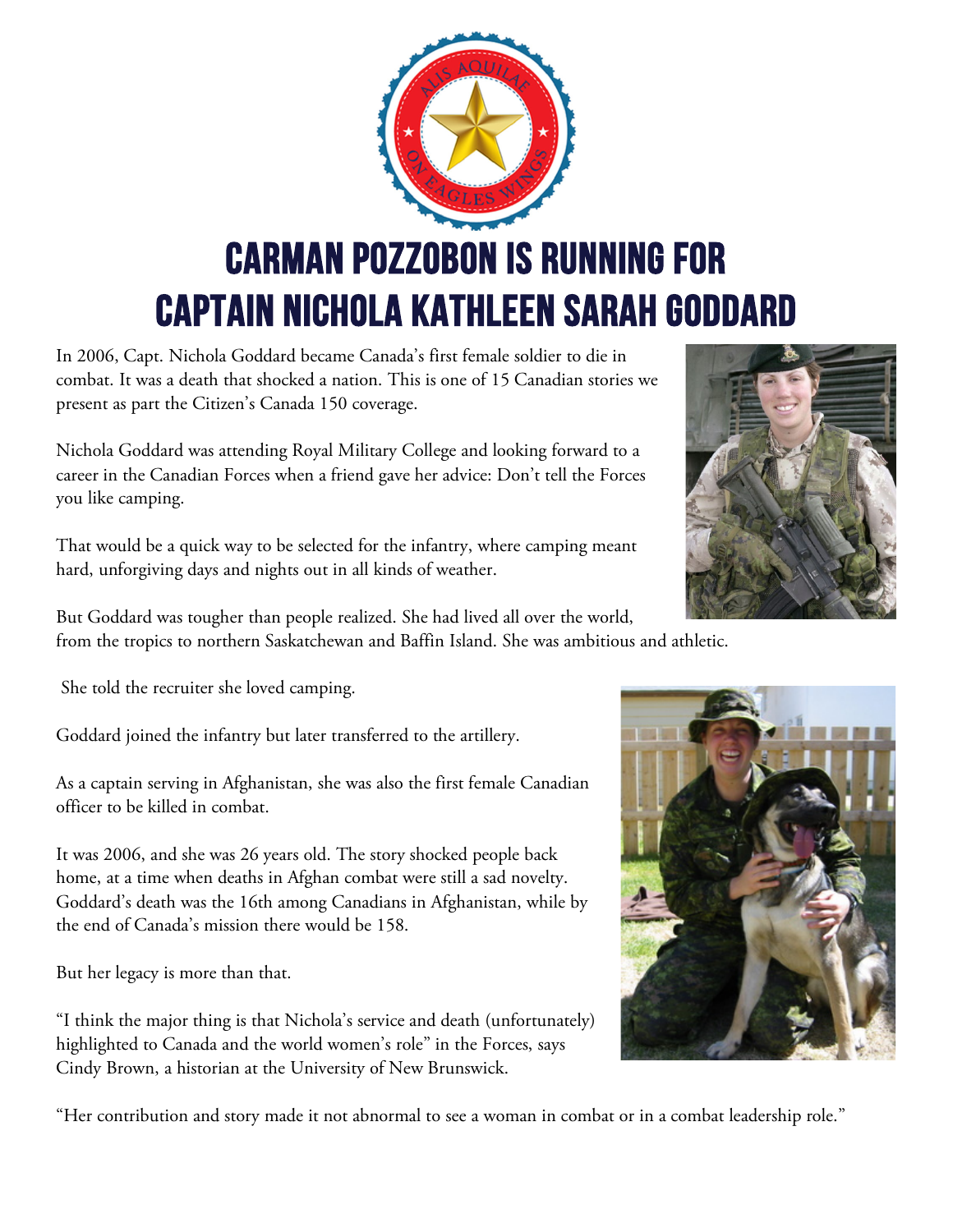



Goddard's biographer, Valerie Fortney, traces the young woman's unusual story back through her free-spirited family's roots.

Her parents, Tim and Sally, were living in Papua New Guinea when Nichola was born in 1980. Tim had been hired to start a school there. They stayed there for three years before moving to a fly-in Dene community in northern Saskatchewan, then eventually to Nova Scotia; Nichola had lived in 12 places by the time she was 15 years old.

"As her nomadic family made its way through various parts of Canada, she spoke Dene with the First Nations children of Black Lake, Saskatchewan, explored the natural wonders of Baffin Island and made lifelong friends from the Prairies to the East Coast," Fortney writes in her biography, Sunray: The Death and Life of Captain Nichola Goddard.

"The woman who as a child had dined on taro, caribou and seal had no trouble sitting down to a meal of goat soup with Afghan elders. Mentors both predictable and unorthodox shaped her world-view."

When she was accepted to Royal Military College, she told a friend it would be a great adventure.



Generations of Canadians grew to think of our armed forces as peacekeepers in the tradition of Cyprus and later the Balkans, whose duty was to prevent fighting. Afghanistan changed all that. Canada's role there was not like keeping Greek and Turkish Cypriots on opposite sides of a line. It had a constructive side, trying to help shattered communities rebuild. But there was also a bloody combat role.

Nichola Goddard transferred eventually to the artillery, and it was that role that took her to Afghanistan.

In Kandahar, she began as a gun sighting officer — in simple terms, the officer whose job it was to train big guns in the right direction. But soon, she was given a different role as a forward observation officer, or FOO, whose job was to give information to the artillery during combat.

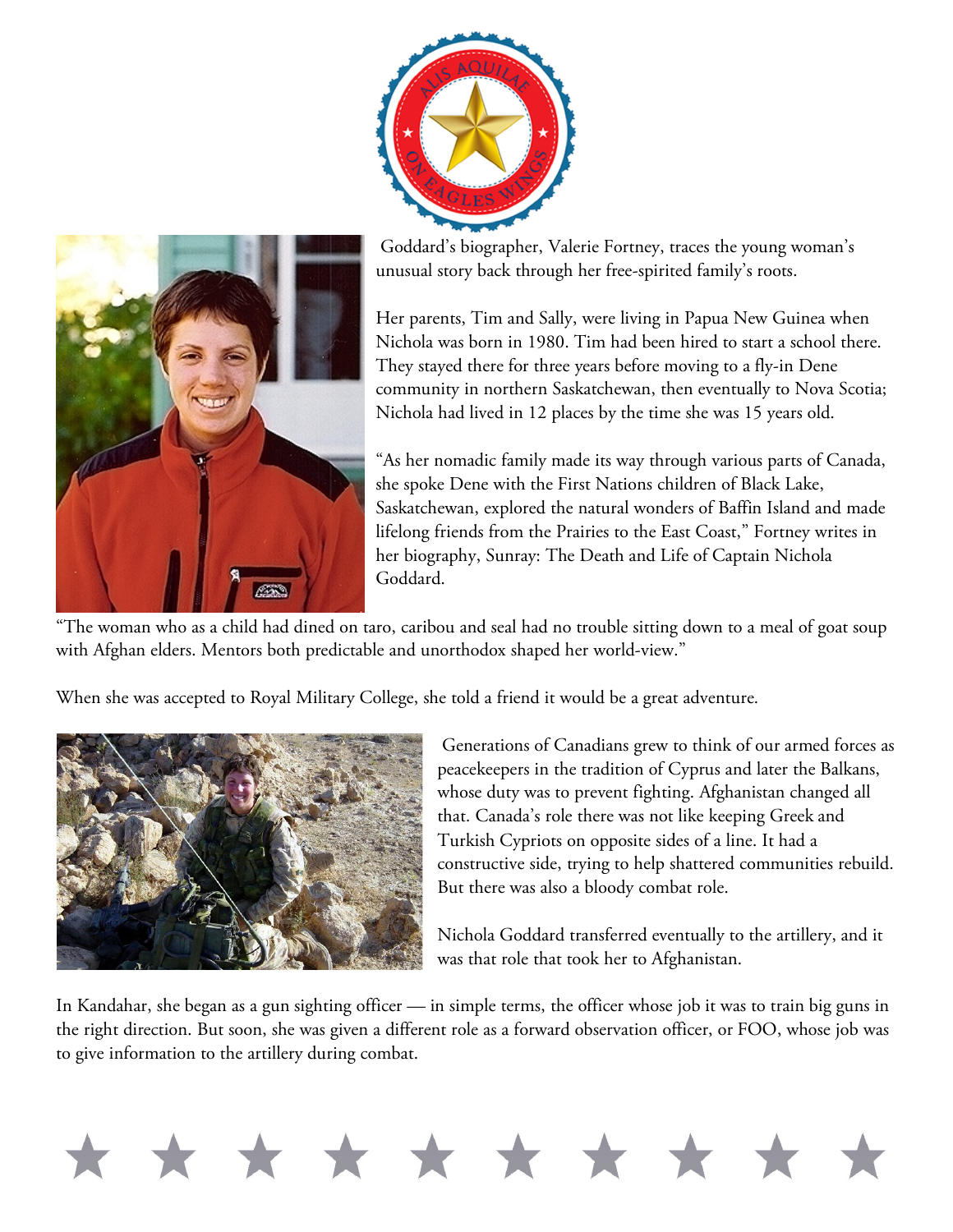

The FOO rides in a Light Armoured Vehicle, a 17-tonne, eight-wheeled vehicle with a small crew that is the eyes of the artillery in a world where computers and drones can't do everything. The crew of four slept underneath the LAV for protection.

In May 2006, at the age of 26, Nichola Goddard was killed in action while performing this role.

The Calgary Herald later reported: "Supported by her team of three men, the well-regarded 26-year-old had just executed high explosive and illumination fire missions in support of Canadian troop manoeuvres against a known enemy — the first time a Canadian soldier had done so since the Korean War more than 50 years earlier.

"Yet that accomplishment would be overshadowed by a first that was better understandable to those in the civilian world.



"A chance ricochet of shrapnel, striking her in the back of the head and killing her instantly, put Capt. Goddard in the history books: she was the first combat-certified, female Canadian soldier to die in a combat role."

Looking back, her fellow soldiers all had stories about her leadership. Goddard wanted to avoid being singled out as a woman, or given special treatment. It frustrated her that after a series of sexual assaults inside the Kandahar base she had to accept that she couldn't walk anywhere alone at night.

And it was also a time when female soldiers had to put up with open resentment — either insults, or being shunned by other soldiers.